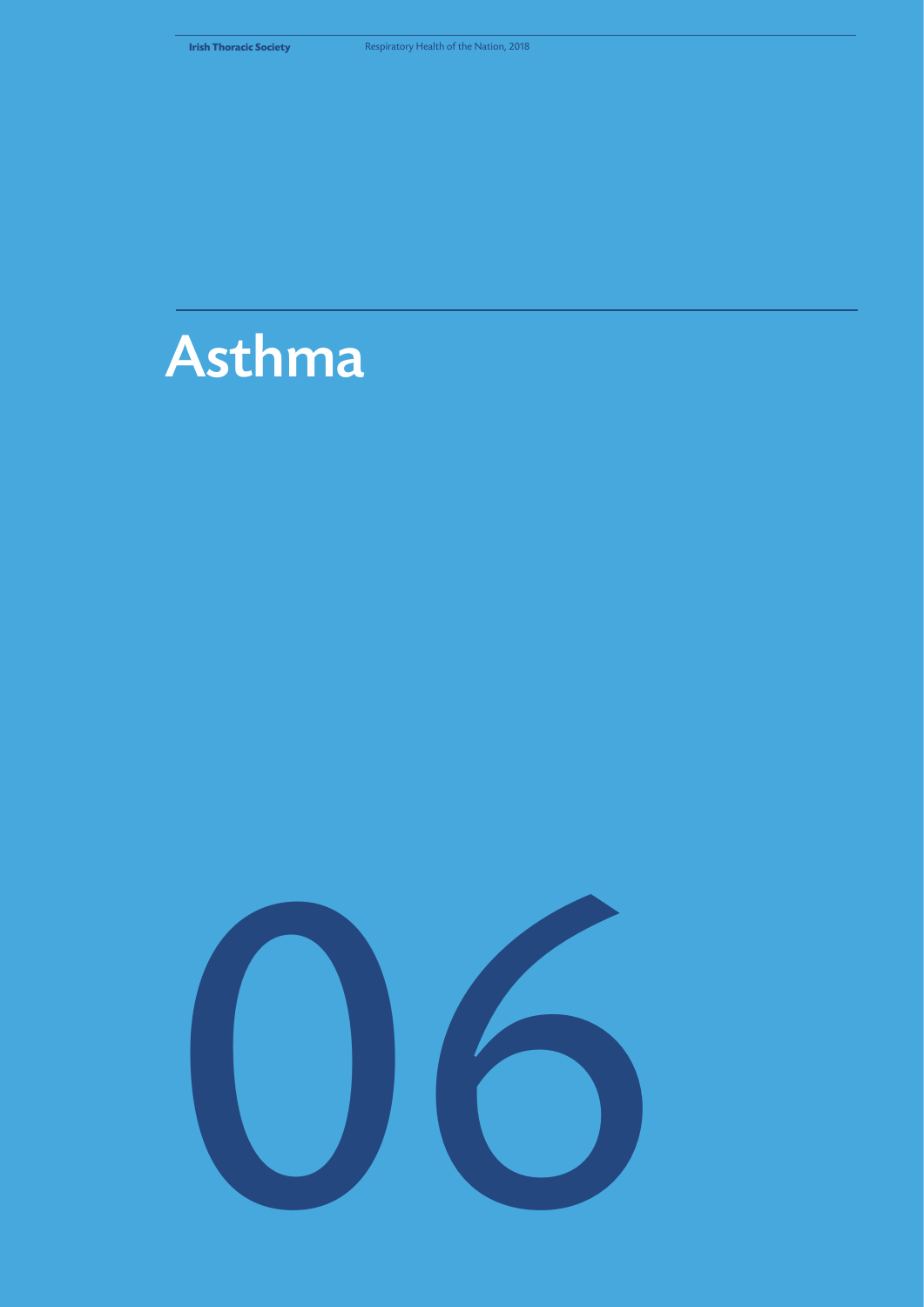#### **Key Points**

- Ireland has among the highest rates of asthma in the world
- Asthma typically begins earlier in life than many other chronic diseases. Consequently it can impose a high lifetime burden on individuals, caregivers and the community
- Adults with asthma include those who have had asthma since childhood, those in whom it apparently resolved but subsequently recurs and those who develop asthma as adults

## **Background**

Asthma is a heterogeneous group of conditions that results in recurrent episodes of reversible airway obstruction. It is a chronic inflammatory condition of the airways characterised by symptoms of wheezing, breathlessness, chest tightness and coughing, particularly at night or in the early morning.

Asthma afflicts up to 334 million people worldwide *1* . It has been increasing in prevalence for the past three decades *2* . It is the most common chronic disease in children<sup>3</sup>. Children with asthma may have abnormal lung growth and are at risk of developing lifelong respiratory symptoms *4* .

The causes of the increase in global asthma are not well understood. Genetic predisposition, exposure to environmental allergens, indoor and outdoor air pollution, lower respiratory tract infection early in life, airway microbiome make-up, dietary factors and abnormal immunological responses may promote the development of asthma. The timing and level of exposure to such allergens, infection or irritants may be important factors in the development of asthma. Early viral infections and passive tobacco smoke exposure have been associated with its development in young children. Airborne allergens and irritants in the workplace can lead to asthma among workers if the exposure persists. Triggers such as stress, exercise, cold air and inhaling substances such as smoke, pollution or pollen can cause airways to become inflamed and narrowed*<sup>5</sup>* .

Asthma affects people of all ages. Most commonly it arises in childhood and may persist into adulthood. In perhaps two-thirds of children with asthma, the disease remits in the early teenage years, only to relapse, in about a third of these cases, in adulthood. Less commonly, the disease begins for the first time in adulthood. It is estimated that 15% of all adult asthma is 'work related' *1* . Therefore adult asthma may represent persistent or relapsed childhood disease or true incident 'new' adult disease *6* .

Childhood asthma results from an interaction between different environmental and genetic factors. Respiratory virus infections such as Respiratory Syncytial Virus (RSV) are major causes of acute bronchiolitis in infancy and of acute asthma attacks among older asthmatic children. From 2 years of age, rhinovirus infections are the most frequent precipitants of acute asthma. It is estimated that 85% of acute asthma attacks are precipitated by respiratory virus infections *7* . After two years of age, inhalant allergy - from both outdoor and indoor allergens becomes increasingly important for the development of asthma.

In adults, exacerbations of asthma are often provoked by respiratory infections – usually viral in origin. In adults with allergic asthma, symptoms are provoked by exposure to the relevant allergen. Other common triggers include physical exertion (particularly in cold, dry air) and traffic pollution. Certain drugs such as -adrenergic blockers and nonsteroidal anti-inflammatory agents including aspirin can provoke asthma *6* .

# **Incidence**

At a national level the incidence of asthma is unknown.

### **Prevalence**

Current estimates suggest that the prevalence of doctor-diagnosed asthma in Ireland is 21.5% of children ("asthma ever") and 7-9.4% of adults *8* . As part of the Longitudinal Growing up in Ireland Study in 2011, 9.5% of 3 year olds reported asthma symptoms *9* . Among those aged 15 years and older in the Healthy Ireland Survey, 8% reported that they had asthma*<sup>10</sup>* .

In the absence of better population data, and as a proxy for prevalence for those with greater asthma needs, hospitalisation rates are of value. A number of people with asthma are admitted on a planned basis, either to facilitate the administration of medication or for diagnostic investigations*<sup>11</sup>* .

The age-sex standardised inpatient hospitalisation rate for asthma fluctuated over the decade 2007-2016, from a high of 54 per 100,000 population in 2008 to a low of 37 per 100,000 population in 2011 (see figure 6.1 below). Over the three years (2014, 2015, 2016), the age-sex standardised rate of hospitalisation for asthma has increased year-on-year from 41 per 100,000 population in 2014 to 46 per 100,000 population in 2016*<sup>11</sup>*.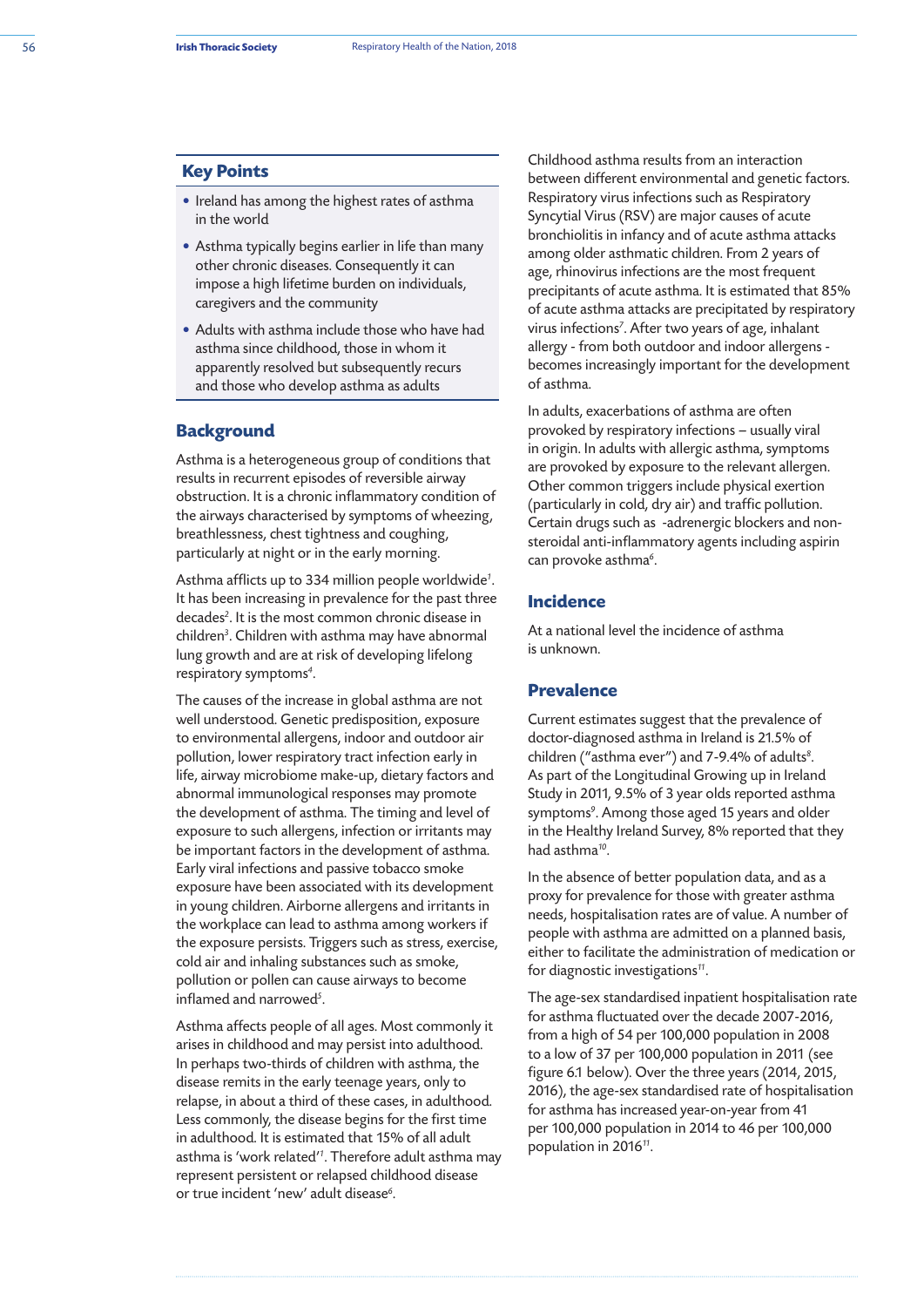

#### **Figure 6.1. Age standardised hospitalisation rates for asthma per 100,000 population in Ireland 2007-2016**

*Source: National Healthcare Quality Reporting System Annual Report 2017. Figure 22.11*

| Table 6.1. Asthma RIP: 2007-2016 and 5 year Standardised Rates 2003-2016 |  |
|--------------------------------------------------------------------------|--|
|--------------------------------------------------------------------------|--|

| Year     | <b>Total</b> | /100,000 population | $5yrs*$   | <b>Standardised Mortality Rate</b> |
|----------|--------------|---------------------|-----------|------------------------------------|
| 2007     | 61           | 1.39                | 2003-2007 | 2.54                               |
| 2008     | 52           | 1.16                | 2004-2008 | 2.40                               |
| 2009     | 53           | 1.17                | 2005-2009 | 2.25                               |
| 2010     | 44           | 0.97                | 2006-2010 | 2.07                               |
| 2011     | 56           | 1.22                | 2007-2011 | 2.06                               |
| 2012     | 39           | 0.85                | 2008-2012 | 1.84                               |
| 2013     | 48           | 1.04                | 2009-2013 | 1.81                               |
| 2014     | 40           | 0.86                | 2010-2014 | 1.67                               |
| 2015     | 74           | 1.58                | 2011-2015 | 1.86                               |
| $*$ 2016 | 72           | 1.52                | 2012-2016 | 1.92                               |

*Source: Public Health Information System (PHIS) \*Change from ICD 9 to ICD 10 coding for deaths in 2007 \*\* Provisional data for 2016* 

## **Mortality**

Table 6.1 above shows the number of deaths from asthma and the rate/100,000 population for each year of the decade 2007-2016. The five year standardised mortality rates (SMR) for the period 2003 - 2016 are also shown. At a population level the numbers are small, but at a human level these numbers are of concern as is the apparent reversion to a rising trend in recent years. For deaths in terms of years of potential lives lost (YPLL) see section on age.

# **Impact on health services**

Data on asthma is not available at national level for people with full medical cards, those with GP only cards or those who are private patients. This is also true for those who attend GP out of hours services, those who attend Emergency Departments and

those who attend hospital Outpatient Departments for their asthma. Inpatient or day case data is only available from HIPE reporting acute publicly funded hospitals.

An analysis of 2013 Primary Care Reimbursement Scheme (PCRS) pharmacy claims data for inhalers for patients under the age of 40 years (on the assumption that the majority in this age group would have asthma rather than another respiratory diagnosis) reported that between the General Medical Services (GMS) and the Drugs Payment Scheme (DPS), pharmacy claims for inhalers amounted to an expenditure in excess of  $E$ 16 million. Between these two schemes an average of 12,300 prescriptions for combination inhalers were estimated to be filled each month for patients with asthma*<sup>12</sup>*. This analysis excluded those aged under 6 years or over 40 years. In 2013, 40%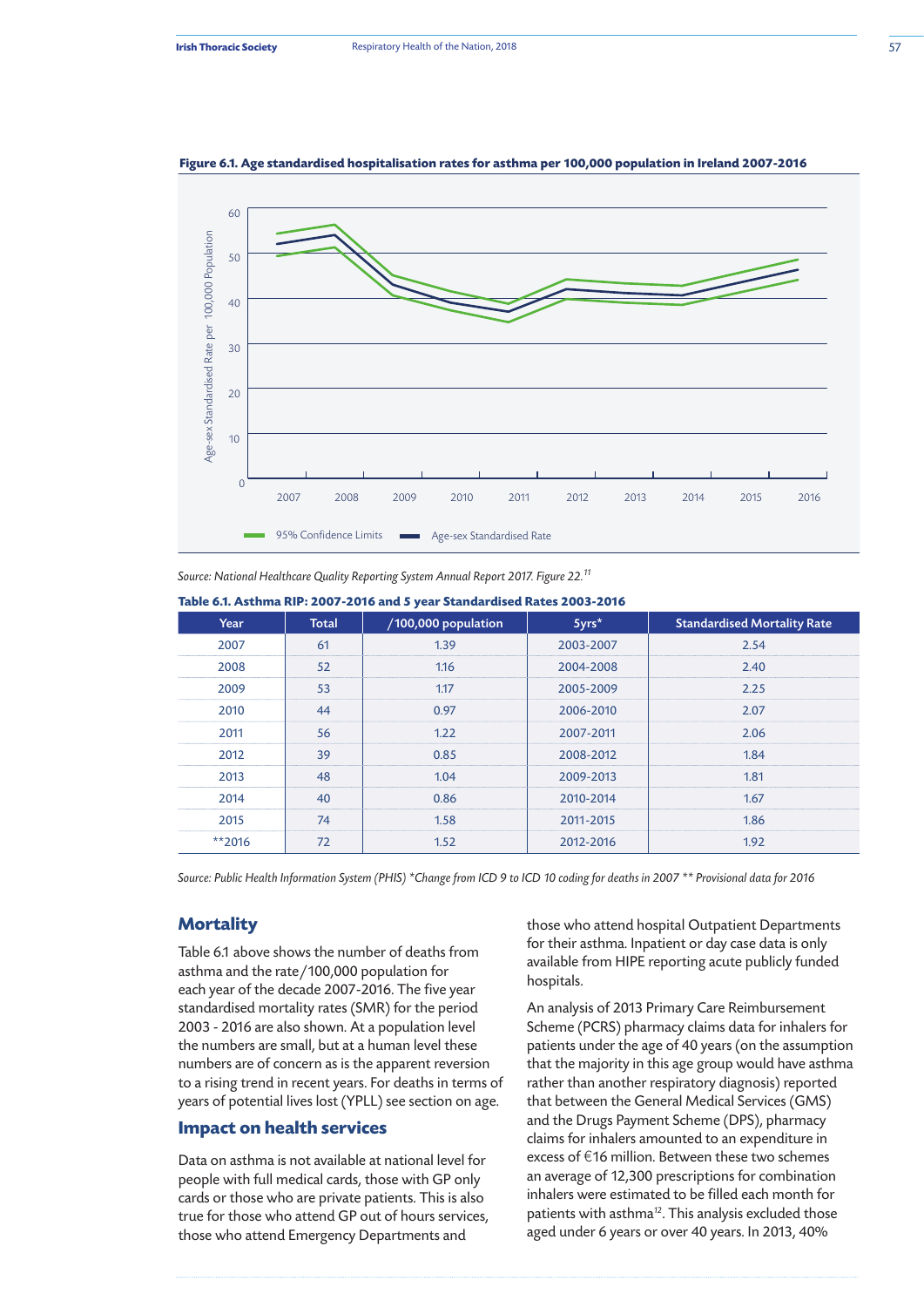of the total population were eligible for the GMS scheme. For those not eligible for GMS, the threshold for refund under the DPS was a monthly excess of €144 in 2013. The cost for supply of newer biologics high tech asthma therapy is estimated to be about  $€8$ m annually for approximately 550 patients<sup>13</sup>.

In terms of publicly funded acute hospitals, the numbers of day case hospitalisations for asthma has more than doubled in the years 2009 to 2016 from 1,336 in 2009 to 2,889 in 2016. In the section on prevalence, inpatient hospitalisations standardised for the population were shown in figure 6.1. In figure 6.2 below, the increasing burden on inpatient hospital services for the years 2009-2016 is shown.

In 2016, asthma accounted for 7,283 hospitalisations in acute publicly funded hospitals (day cases and inpatients). Of these, 4,394 (60%) were inpatients who occupied 11,630 inpatient bed days (0.3% of all inpatient bed-days, 2% of all respiratory inpatient bed days). Over 97% (4,252) of these inpatient hospitalisations were emergency admissions. Of the inpatients with asthma in 2016, 12.5% were classified as major complexity*<sup>14</sup>*.

#### **Gender**

Over the period, 2009-2016, of those aged under 15 years of age admitted as inpatients with asthma, 63.4% were males. Of those aged 65 years and over, 70.6% were females.





*Source: HIPE 2009-2016. All hospitals reporting data to HIPE*

**Table 6.2. Deaths from Asthma and Years of Potential Life lost (YPLL): 2007-2016**

| Year    | <b>Standardised Mortality rate:</b><br>all ages | Deaths:<br><b>Total</b> | Deaths aged <70yrs<br>(% of total) | YPLL up to<br>70 yrs | YPLL/100,000<br>population |
|---------|-------------------------------------------------|-------------------------|------------------------------------|----------------------|----------------------------|
| 2007    | 2.52                                            | 61                      | $16(26.2\%)$                       | 354                  | 7.7                        |
| 2008    | 1.94                                            | 52                      | $21(40.4\%)$                       | 459                  | 9.5                        |
| 2009    | 2.13                                            | 53                      | $12(22.6\%)$                       | 218                  | 5.0                        |
| 2010    | 1.64                                            | 44                      | 14 (31.8%)                         | 292                  | 6.1                        |
| 2011    | 2.06                                            | 56                      | 20 (35.7%)                         | 433                  | 8.6                        |
| 2012    | 1.44                                            | 39                      | $10(25.6\%)$                       | 364                  | 7.2                        |
| 2013    | 1.85                                            | 48                      | $12(25.0\%)$                       | 227                  | 4.7                        |
| 2014    | 1.38                                            | 40                      | $12(30.0\%)$                       | 322                  | 6.6                        |
| 2015    | 2.48                                            | 74                      | $21(28.4\%)$                       | 624                  | 15.5                       |
| $*2016$ | 2.32                                            | 72                      | $21(29.2\%)$                       | 582                  | 11.3                       |

*Source: Public Health Information System (PHIS) \* Provisional data for 2016*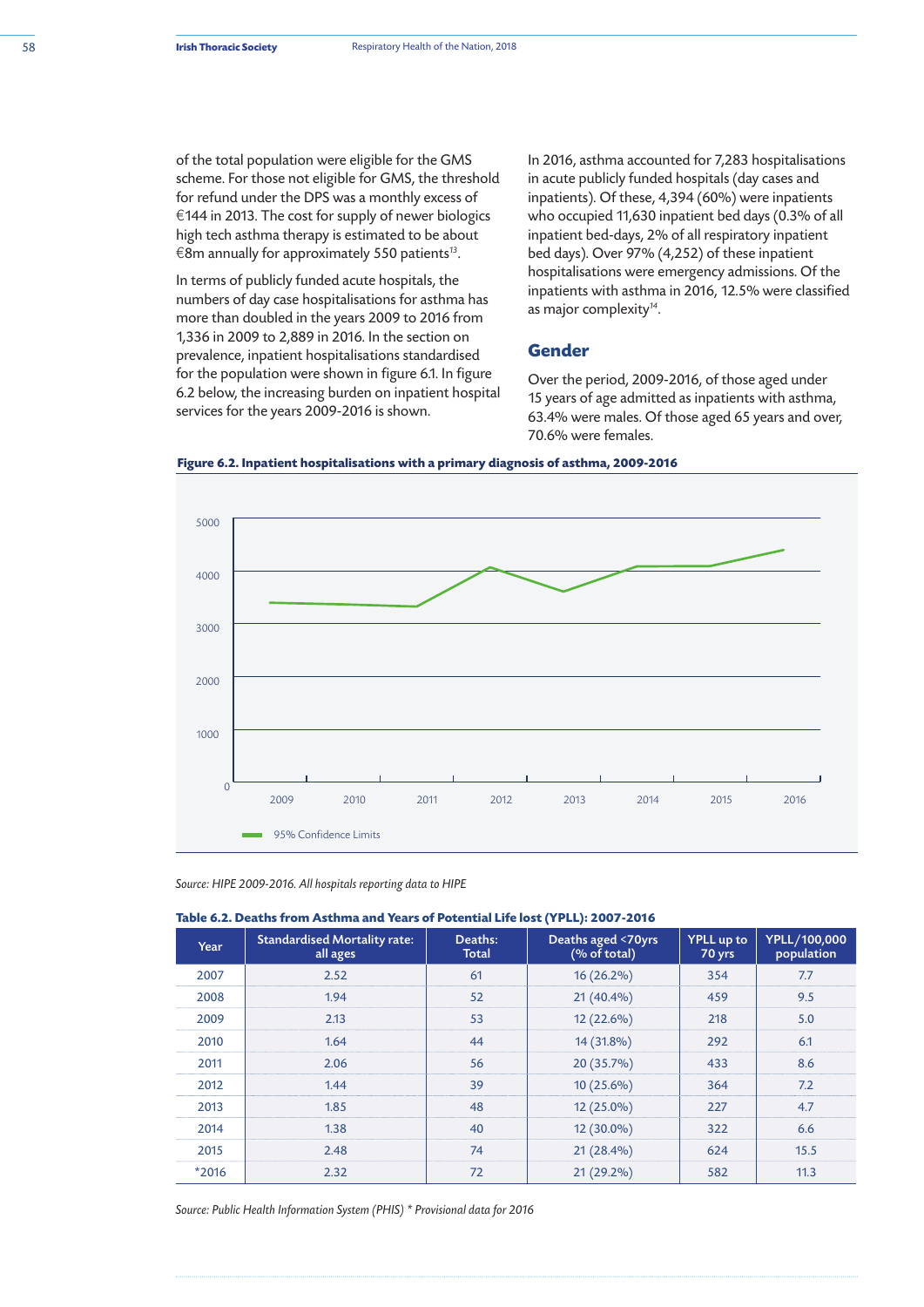

**Figure 6.3. Age-sex standardised hospitalisation rates for asthma per 100,000 population by county of residence, 2014-2016** 

*Source: National Healthcare Quality Reporting System Annual Report 2017.Figure 24.11*

## **Age**

Asthma is the most common chronic disease of childhood. However the majority of deaths from asthma occur in those aged 70 years and over (table 6.2). For those who die under the age of 70 years, there are significant years of potential life lost (YPLL) as shown in table 6. 2.

Of the inpatient hospitalisations for asthma in 2016, 1,885 (43%) were aged 0-15 years using 5.6% of respiratory inpatient bed days in that age group (1.2% of all inpatient bed days), 1,966 (44.7%) were aged 16-64 years using 3.9% of respiratory inpatient bed days (0.4% of all inpatient bed days) in that age group) and 543 (12.4%) were aged 65 years or over using 0.7% of respiratory inpatient bed days (0.1% of all inpatient bed) days in that age group.

## **Regional variation**

During the three year period from 2014-2016, the age-sex standardised hospitalisation rate by county of residence for asthma ranged from 25 hospitalisations per 100,000 population in Leitrim to 73 hospitalisations per 100,000 population in Donegal (see figure 6.3 above). The low absolute number of hospitalisations in many counties makes the rate sensitive to small changes in these numbers *<sup>11</sup>*.

### **International Comparisons**

The prevalence of childhood asthma increased markedly in Europe in the second half of the 20th century*<sup>7</sup>* . In the UK, 8 % of the population have asthma*<sup>5</sup>* .

The International Study of Asthma and Allergies in Childhood (ISAAC) survey between 2000 and 2003 reported that about 14% of the world's children were likely to have had asthmatic symptoms in the previous year<sup>1</sup>. In the 2002-2003 ISAAC study, for those aged 13-14 years, the prevalence of "asthma ever" in Ireland was 21.5%. The figure in the UK was 20.7% for the same age group*<sup>7</sup>* . These figures were among the highest in Europe.

Overall, 4.3% of respondents to the World Health Organisation's (WHO) World Health Survey of 18-45 year olds in 2002-2003 reported a doctor's diagnosis of asthma, 4.5% reported having either a doctor's diagnosis or that they were taking treatment for asthma, and 8.6% reported that they had experienced attacks of wheezing or symptoms (of asthma) in the preceding 12 months*<sup>1</sup>* . Ireland, with a rate of 9.41%, was at the higher end of the range in WHO Europe (range <3% - >20%) but not as high as the UK (17.84%)*<sup>6</sup>* . In Australia in 2014-2015, 10.8% of the population had asthma*<sup>15</sup>*.

Data (2004–2010) from WHO for children aged 0–14 years shows that mortality is generally low in Europe*<sup>7</sup>* . Death from asthma in adults is uncommon in most European countries with the age standardised rate ranging from <1.0 to 9.86 (Ireland 1.45)*<sup>6</sup>* . In the UK, most asthma deaths are in those aged >65 years*<sup>5</sup>* . In 2015, the UK audit of asthma deaths reported that 90% of deaths in the UK had a preventable aspect*<sup>16</sup>*.

In 2013 (the latest year for which OECD data are currently available), the age-sex standardised hospitalisation rate for asthma in Ireland at 41 per 100,000 population (see figure 6.4 below) was below the OECD average of 44 hospitalisations per 100,000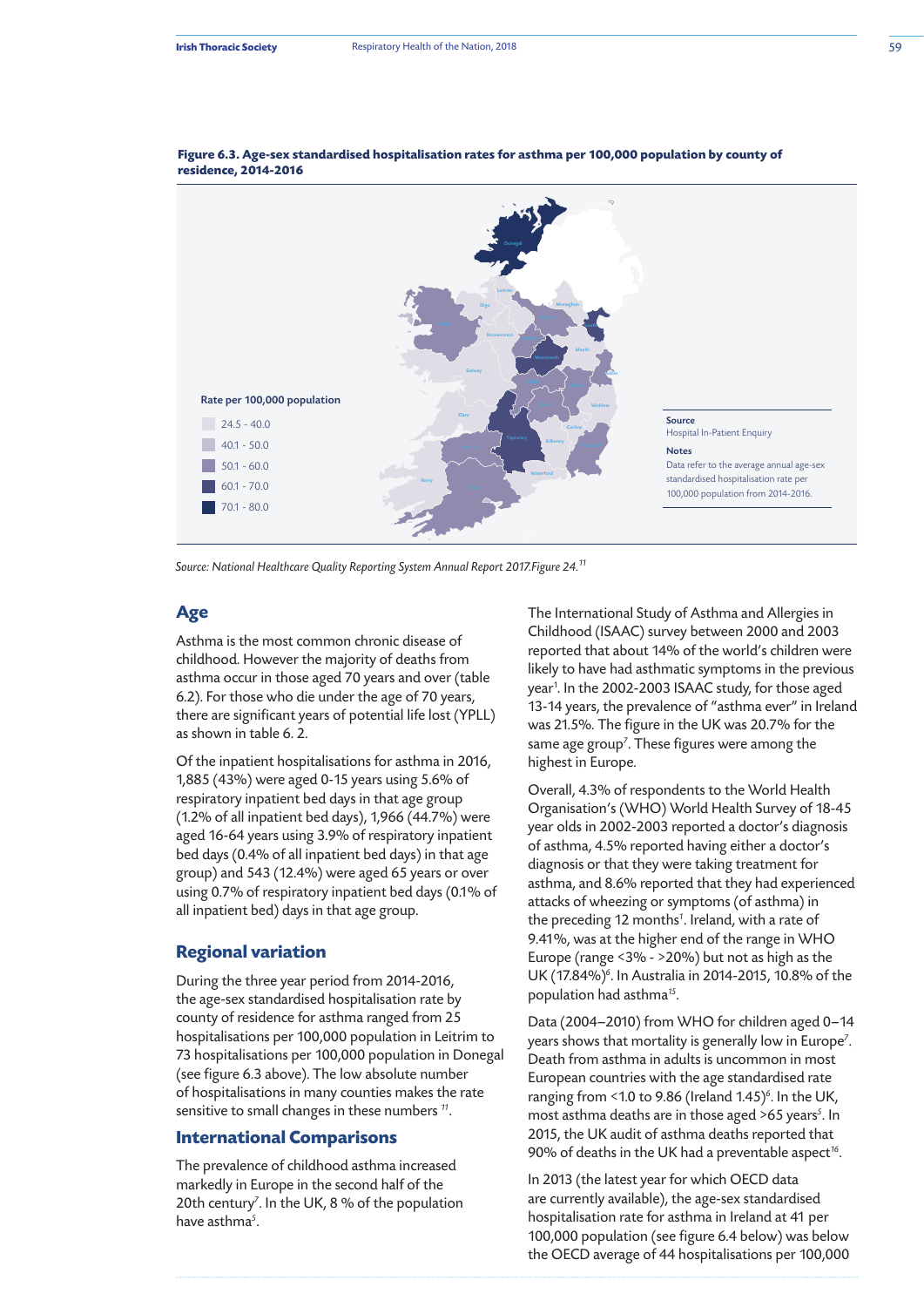population, but the difference was not statistically significant*<sup>11</sup>*.

The 2015 Global Burden of Disease study reported that in terms of years of life lost, asthma ranked 37<sup>th17</sup>. The burden of asthma, measured by both disability and premature death, is greatest in children approaching adolescence (ages 10-14) and the elderly (ages 75-79)*<sup>1</sup>* . The Global Asthma report estimated that asthma was the 14<sup>th</sup> most important disorder in terms of global years lived with disability. However, for people in older age groups, premature death due to asthma contributes more to the burden of disease*<sup>1</sup>* .





*Source: National Healthcare Quality Reporting System Annual Report 2017.Figure 23.11*

*Note on international comparability: Differences in coding practices among countries and the definition of admissions may affect the comparability of data. Differences in disease classification systems, for example between ICD-9-CM and ICD-10-AM/ACHI may also affect data comparability. 95% confidence intervals represented by I-I.*